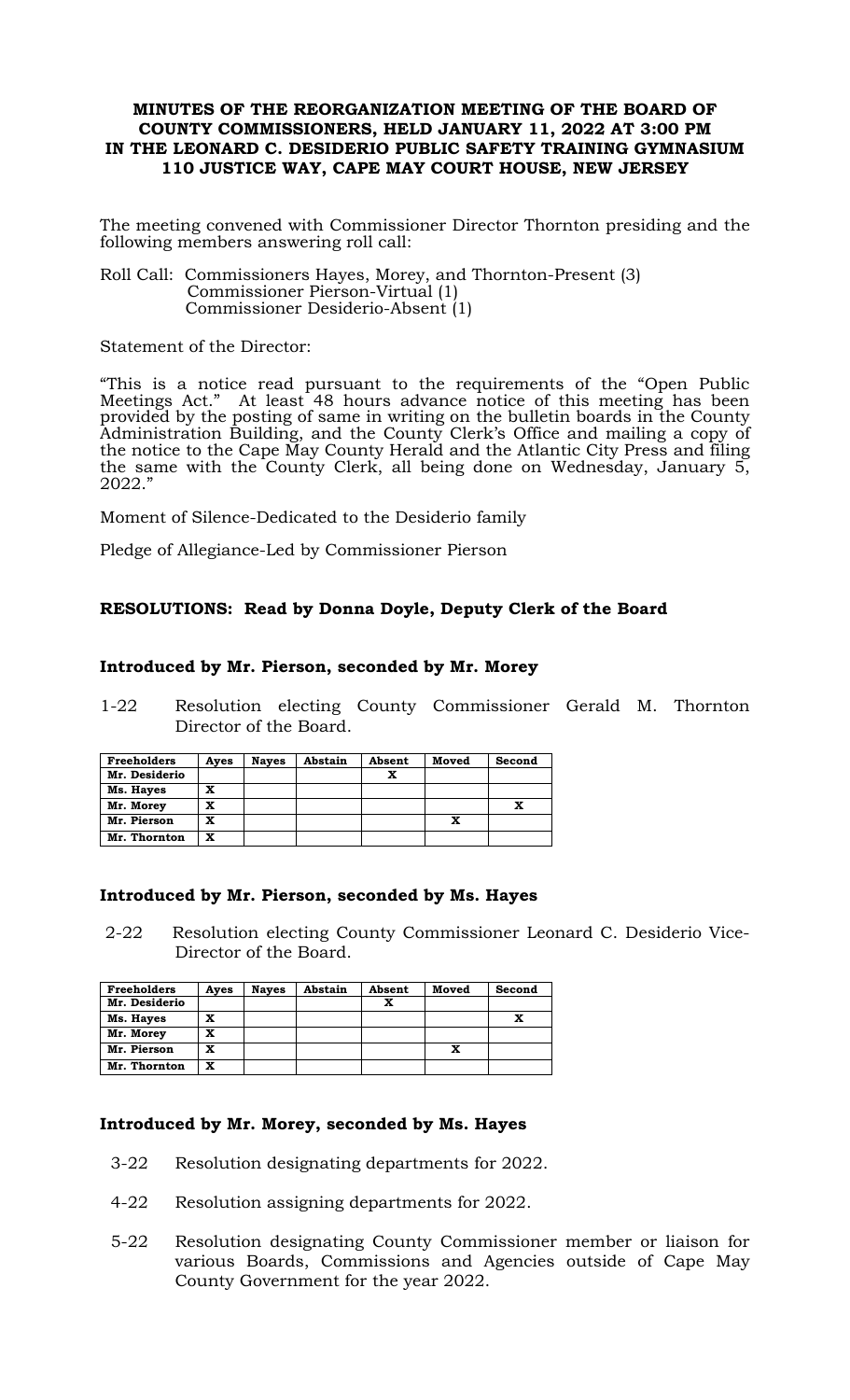- 6-22 Resolution regarding the Open Public Meeting Act.
- 7-22 Resolution adopting the Rules of the Board for 2022.
- 8-22 Resolution adopting the 2022 Cash Management Plan and designating the custodian and signatories for the "County of Cape May Board of County Commissioners Account".
- 9-22 Resolution appointing Certifying Officers for 2022.
- 10-22 Resolution establishing Certifying Officers for various organizations and commissions for 2022.
- 11-22 Resolution appointing County Commissioner Leonard C. Desiderio Insurance Fund Commissioner.
- 12-22 Resolution appointing County Commissioners Gerald M. Thornton and E. Marie Hayes as members to the Board of School Estimate for Atlantic Cape Community College.
- 13-22 Resolution appointing County Commissioners Gerald M. Thornton, E. Marie Hayes and Will Morey as members to the Board of School Estimate for the Cape May County Special Services School District.
- 14-22 Resolution appointing County Commissioners Gerald M. Thornton, E. Marie Hayes and Will Morey as members of the Board of School Estimate of the Cape May County Technical School District.
- 15-22 Resolution appointing County Commissioners E. Marie Hayes and Jeffrey L. Pierson as voting members and Kevin Lare as alternate member to the New Jersey Association of Counties.
- 16-22 Resolution appointing County Commissioners Gerald M. Thornton and Will Morey as members to the Cape May County Planning Board.
- 17-22 Resolution approving Salaries for 2022.
- 18-22 Resolution establishing Temporary Budget-2022

| <b>Freeholders</b> | Ayes | <b>Naves</b> | Abstain | Absent | Moved | Second |
|--------------------|------|--------------|---------|--------|-------|--------|
| Mr. Desiderio      |      |              |         | x      |       |        |
| Ms. Hayes          | x    |              |         |        |       |        |
| Mr. Morey          | x    |              |         |        |       |        |
| Mr. Pierson        | x    |              |         |        |       |        |
| Mr. Thornton       | x    |              |         |        |       |        |

Commissioners Pierson, Morey and Hayes congratulated Commissioners Thornton and Desiderio on being elected Director and Vice-Director for 2022.

The entire Board extended sympathies to the Desiderio family. Vice-Director Desiderio was sworn in at a private ceremony due to his father's passing.

Director Thornton complimented all county employees, department heads, the Administrator and the Commissioners for a job well done. He recognized elected officials in attendance.

Rita Rothberg, County Clerk offered comments.

The meeting adjourned at 3:15 p.m.